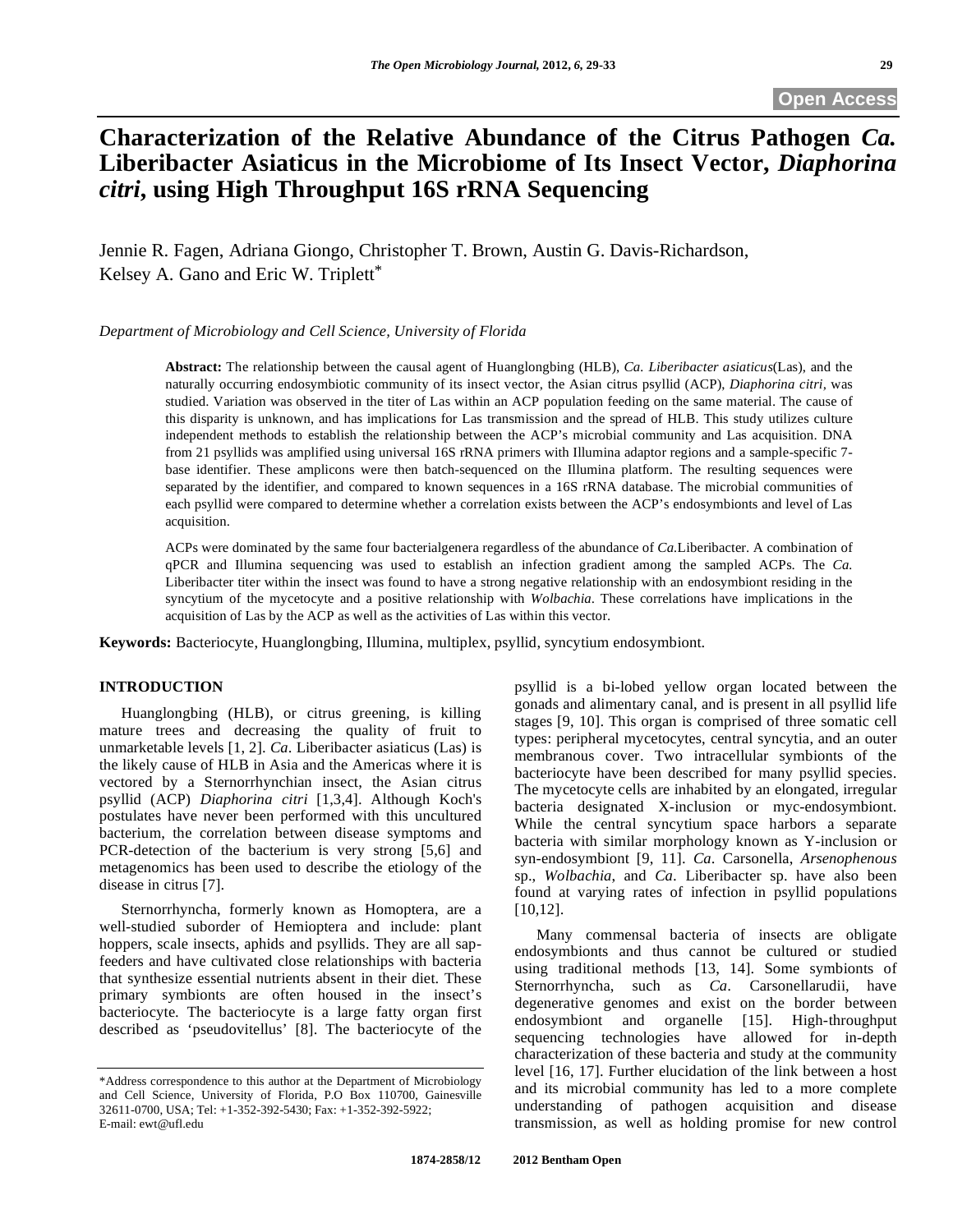mechanisms for disease vectors and the microbes they spread.

 Las infection levels in the ACP are highly variable and in one study Las acquisition reached only 40% in a group of psyllids who fed from HLB positive citrus for 5 weeks, while in others infection rates have been as high as 88% [10, 18, 19]. However, relative abundances of other endosymbionts in infected psyllids and their interactions with Las are not known. Recent evidence suggests that Las is the only bacterium in the phloem of infected citrus plants [7]. This suggests a very simple bacterial community in the insect vector. Here high throughput 16S rRNA sequencing of individual psyllids is used to determine the extent to which Las infection in the psyllid affects the microbial composition of the insect host.

#### **MATERIAL AND METHODS**

#### **Psyllid Capture and DNA Extraction**

 *D. citri* were collected from symptomatic citrus trees. Adult psyllids were kept at  $-20^{\circ}$ C prior to extraction. The whole DNA of each psyllid was extracted separately using the QiagenDNeasy Blood and Tissue kit (Qiagen, Valencia, CA, USA), following the manufacturer's instructions. DNA concentration and purity were determined by spectrophotometry.

## **Illumina High Throughput Sequencing of 16S rRNAgenes**

 Bacterial 16S rRNA genes present within the psyllid DNA were amplified using the primers 515F and 806R [20] with the addition of a barcode sequence and the required Illumina adapters to construct an amplicon library from the V4 region of the 16S rRNA genes (Fig. **S1**). The utilization of the Illumina polymerase-binding regions allow the samples to be sequenced without supplying sequencing primers and eliminate the need for an additional ligation step. PCR was performed at an initial denaturation temperature of 94°C for  $\overline{3}$  min, followed by 20 cycles of 94°C for 45 sec, 50°C for 30 sec, and  $65^{\circ}$ C for 90 sec. A final elongation step at  $65^{\circ}$ C was run for 10 min. PCR products were purified using the Qiagen™ PCR purification kit following the manufacturer's protocol (Qiagen, Valencia, CA, USA).

 Sequencing was done on an Illumina IIx (Illumina, Inc., CA, USA) with two paired read cycles of 101 bases each. Previously described sequence analysis methods were modified in order to process paired-end Illumina data [21]. Sequences were first trimmed for quality using a modified version of Trim2 [22], and the first 11 bases of the primer region of each paired read were removed to eliminate the degenerate bases on each primer. Since all samples were sequenced in a single multiplexed Illumina run, the sequences corresponding to each sample were removed from the total sequencing output based on the barcode sequences using an in-house script (splitbybarcode.py 2011, https://gist.github.com/1006983). The prokaryotic database used for 16S rRNA analysis was downloaded from RDP [23] and formatted using TaxCollector [24]. References for isolates and sequences of all sizes were included.

 Sequences were compared to the TaxCollector-modified RDP database using CLC Assembly Cell (version 3.11; CLCbioKatrinebjerg, Den.) utilizing the paired reads and global alignment parameters. Two specific parameters were used in this step, a 98% length fraction and similarity values dependent on the desired taxonomic level, i.e., 80% at Domain/Phylum, 90% to Class/Order/Family, 95% to Genus (or corresponding OTU) and 99% of similarity to Species (or corresponding OTU) levels [25]. Pairs that matched different references at the species level were classified at the lowest common taxonomic level. Unresolved pairs were discarded. Henceforth, successfully paired reads are referred to as 'reads'.

## **Vindication of Illumina Methodology**

 The degree of Las transmission to each psyllid was also determined using quantitative PCR (qPCR) to confirm the Illumina results. To evaluate the occurrence of Las in the samples, the 16S rRNA gene for each replicate DNA sample was amplified using the species-specific primers HLBasp and HLBr [26]. qPCR was conducted in triplicate in a MX3000PqPCRThermalCycler (Stratagene). The SYBR Green assay was carried out in a  $25 \mu L$  PCR mix containing 20ng of DNA template, 2X QuantiTect<sup>®</sup> SYBR<sup>®</sup> Green Master Mix (Qiagen) and  $10\mu$ M of each primer. The average Ct value was determined for each psyllid DNA sample across the three replicate reactions, and compared to the Illumina results. Ct (Cycle threshold) value is the PCR cycle number at which the fluorescence of the reported dye rises above the baseline fluorescence and continues to increase exponentially. The Ct value of a sample is inversely proportional to the amount of target nucleic acid present. This method allowed for a relative determination of Las in each sample.

#### **Population Analysis**

Spearman's (rho), and Pearson's  $(r, r^2)$  coefficients were used to establish significant correlations in the data using R statistical software (version 2.13; R Foundation for Statistical Computing, Vienna, Austria[http://www.R-project.org/]).

## **RESULTS**

### **Reads from Sequencing**

 An average total of 554,888 paired reads were generated for each sample with 69.4% surviving rigorous quality control tests. The average length per pair after trimming was 159.3bp.

#### **Unclassified and Partially Classified Reads**

 A percentage of reads from all samples could not be matched to a reference within the database. In addition, many reference sequences were not classified at all taxonomic levels. These reads were clustered at 99% sequence homology and a length fraction of 0.98 and a closest-named-match was determined and carried through to all taxonomic levels.

## **qPCR and Illumina**

 Two methods, qPCR and 16S rRNA amplicon sequencing, were used to determine the portion of each sample consisting of Liberibacter. The results from the two methods were highly correlated (Fig. **1**).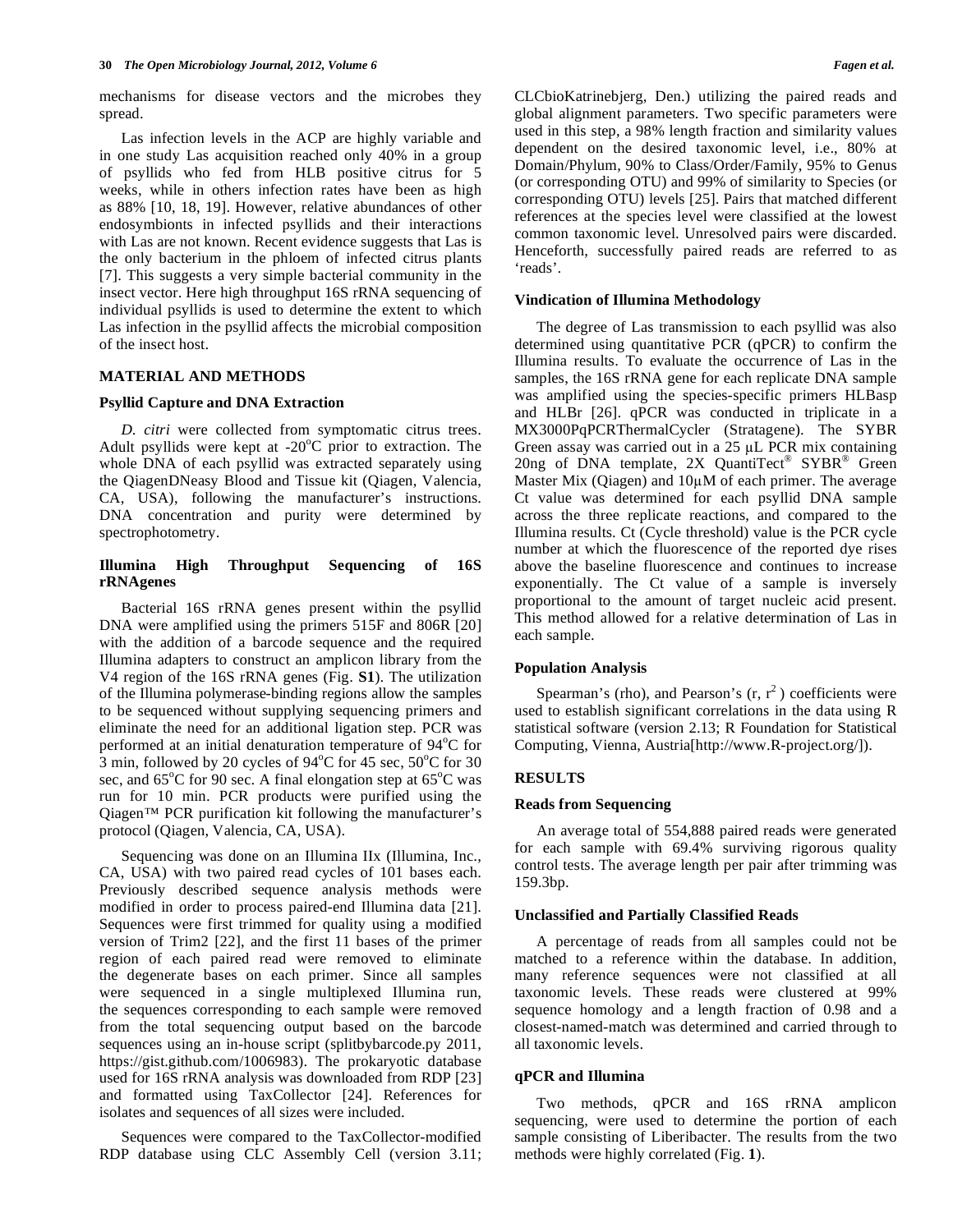### *Ca***. Liberibacter Acquisition**

 *Ca.* Liberibacter titer ranges from 16.15% to 0.0051% of total reads. In this analysis any sample with a *Ca.* Liberibacter presence of less that 0.1% is considered to be negative and were grouped together. Likely, these psyllids did not feed from infected tissues or acquire Las at levels sufficient to affect a change in the established microbial community. Of the remaining eight psyllids, 3 have *Ca*. Liberibacter levels greater than 4% while the others are all less than 1%. Due to this variation, the logarithmic transformation of the Illumina percent of total reads data was used to visualize correlations with *Ca.* Liberibacter infection (Figs. **1** and **3**).



Fig. (1). Las populations determined using qPCR and Illumina methods were highly correlated  $(r^2=0.923)$ . Samples where Ca. Liberibacter constitutes less than  $0.1\%$  (log<sub>10</sub> < -1.5) of the population, based on Illumina findings, were designated as 'Liberibacter negative'.



**Fig. (2).** All sampled ACPs were dominated by *Ca. Carsonella*, *Wolbacia*, and previously described endosymbionts of the mycetocyte and syncytium, regardless of Las titer.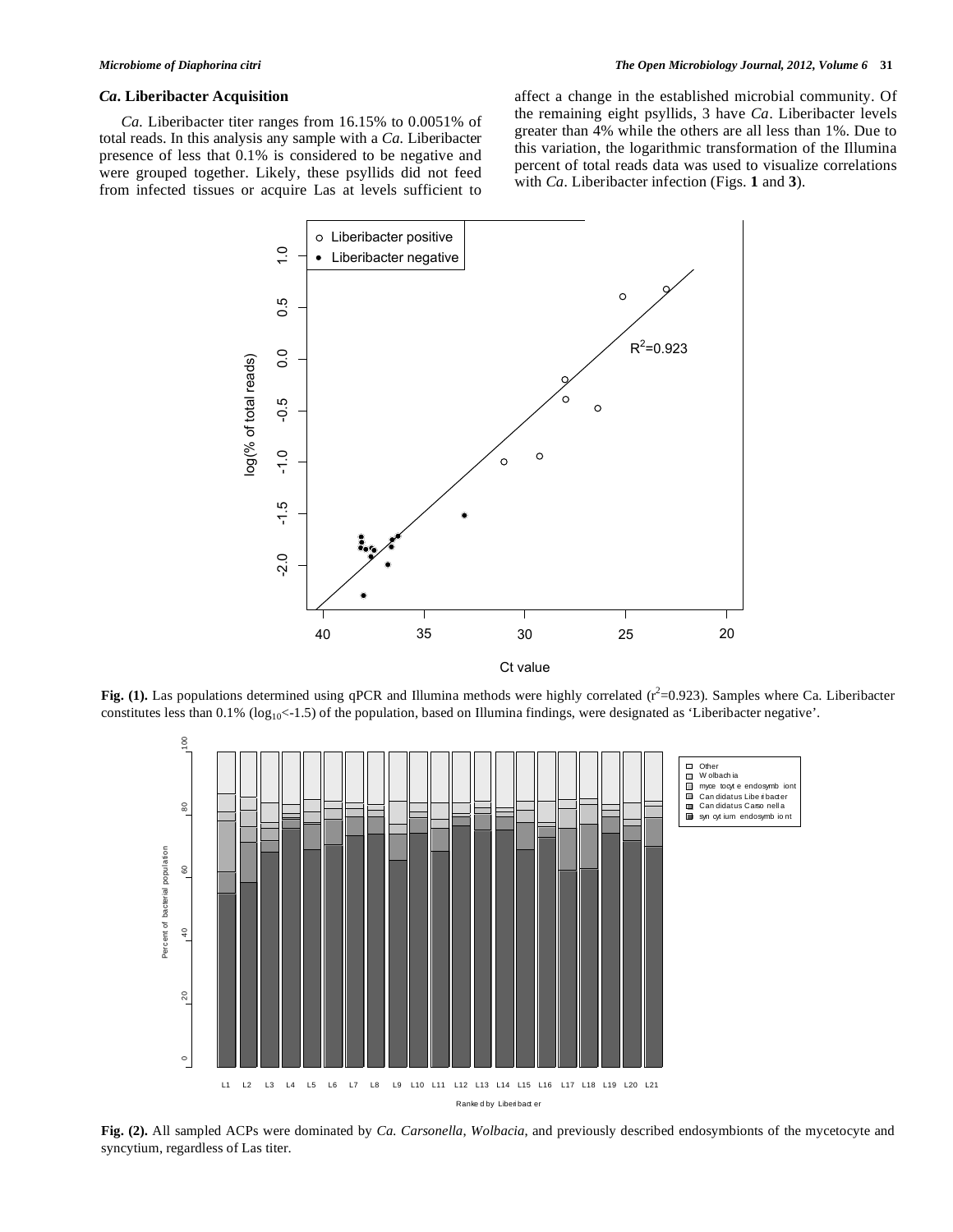

**Fig. (3).** Ca. Liberibacter titer is negatively correlated with syncytium endosymbiont which resides in the ACP bacteriocyte and exhibits a positive relationship with bacteria of the genus *Wolbachia.* Statistical analysis for both normally and non-normally distributed data show these relationships to be highly significant.

#### **Natural Endosymbiotic Associations**

 Las-negative psyllids from the sampled population were studied to establish a base-line microbiome. All were dominated by four genera of bacteria (Fig. **2**). Universal commensalism of the ACP with a previously described gammaproteobacteria associated with the periphery of the bacteriocyte (Accession No. AB038367) (hereafter referred to as mycetocyte endosymbiont), the betaproteobacteria associated with the central syncytium region of the bacteriocyte (Accession No. AB038368; EF433792) (hereafter referred to as syncytium endosymbiont) [10], as well as *Ca.* Carsonellarudii, and *Wolbachia sp*. All other genera constitute an average of 16.1 percent of the population with no genus present at greater than 0.1 percent.

#### **Change with** *Ca.***Liberibacter infection**

 An increase in *Ca*. Liberibacter reads in a sample corresponds to a decrease in the percentage of total reads classified as syncytium endosymbiont. However, *Wolbachia* was seen to increase with the increase in *Ca*. Liberibacter (Fig. **3**). *Ca*. Carsonella and mycetocyte endosymbiont showed no significant variance with *Ca.* Liberibacter titer (data not shown).

## **DISCUSSION**

 These multiplexed 16S rRNA amplicon sequencing methods allow for the simultaneous characterization of 1435 microbial communities in a single Illumina sequencing run, with the generation of 12Mb of data for each sample. This sample number can also be increased through the utilization of additional barcodes. The ability to expand the number of barcodes is an improvement over proprietary Illumina and 454 multiplexed amplicon sequencing. This method greatly reduces the cost of sequencing each sample while increasing the depth of community characterization over qPCR or culturing.

 The ACP's microbiomes were analyzed along the gradient of Ca. Liberibacter infection. A low percentage of the sampled psyllids (38%) acquired Las which is consistent with rates of infection that have been reported in captive and naturally-occurring ACP populations. The underlying cause of this differential Las acquisition rate has yet to be determined [18]. Here we investigated the link between Las acquisition and the ACP's endosymbiotic community.

 These data show a negative correlation between *Ca*. Liberibacter infection with the percent of syncytium endosymbiontin the microbial community. However, the variation observed within the negative psyllids showed that natural variation in syncytium endosymbiont titer is present even in the absence of Las infection, although not to the extent observed in the samples with the highest percentages of *Ca.* Liberibacter. It is not known whether Las displaces the bacteria in the bacteriocyte or whether a naturally lower abundance of the syncytium endosymbiont facilitates the acquisition of large numbers of Las by the ACP. Interestingly, the population of another bacteriocyteassociated bacteria, mycetocyte endosymbiont, was unaffected by Las acquisition.

 Las is differentially distributed in the psyllid's tissues. Infection rates are lower in the alimentary canal and salivary glands than in the rest of the body [27]. The variable affect of Las on the endosymbiotic bacteria may be caused by the irregular distribution of Las within the host causing certain bacteria to be displaced and not others. The highest relative titer of Las within the ACP has been detected in the salivary glands and the alimentary canal, while the Las detected in the rest of the body was more diffuse [27]. However the presence of Las in body tissues such as those of the bacteriocyte has not been investigated.

 A strong positive correlation between *Wolbachia* and *Ca*. Liberibacter was also observed. Unlike syncytium endosymbiont, *Wolbachia* is not localized in the psyllid's bacteriocyte, and has been detected primarily in reproductive tissues [28]. *Wolbachia* was ubiquitous in the psyllids tested, and the 'negative' samples showed great variation in the percent of the endosymbiotic community composed of *Wolbachia*. *Wolbachia* has been shown to induce host insect gene expression that creates a favorable intracellular environment for *Wolbachia* growth [29]. A comparable mechanism may lead to increased *Wolbachia* and related increase in Las populations within the ACP.

 Finding an increase in *Wolbachia* titer with Las infection indicates a more complicated mechanism than simple replacement of indigenous endosymbionts by Las. A deeper understanding of the relationship of Las with *Wolbachia* and syncytium endosymbiont may elucidate the previously undescribed actions of Las within the psyllid.

## **CONFLICTS OF INTEREST**

Declared none.